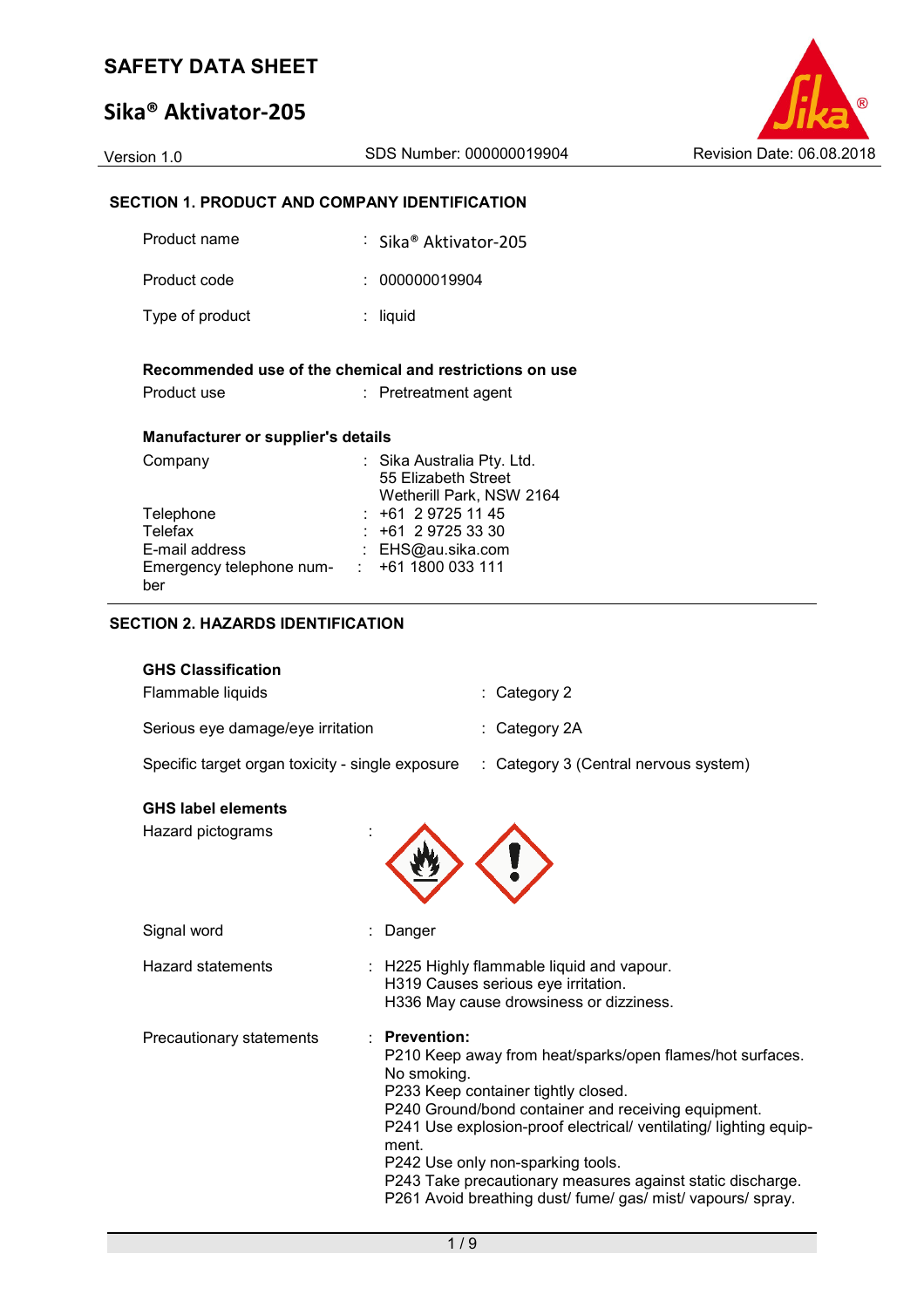# **Sika® Aktivator-205**

| Version 1.0 | SDS Number: 000000019904                                                                                                                                                                                                                                                                                            | Revision Date: 06.08.2018 |
|-------------|---------------------------------------------------------------------------------------------------------------------------------------------------------------------------------------------------------------------------------------------------------------------------------------------------------------------|---------------------------|
|             | P264 Wash skin thoroughly after handling.<br>P271 Use only outdoors or in a well-ventilated area.<br>P280 Wear protective gloves/ eye protection/ face protection.                                                                                                                                                  |                           |
|             | <b>Response:</b><br>P303 + P361 + P353 IF ON SKIN (or hair): Remove/ Take off<br>immediately all contaminated clothing. Rinse skin with water/<br>shower.                                                                                                                                                           |                           |
|             | P304 + P340 + P312 IF INHALED: Remove victim to fresh air<br>and keep at rest in a position comfortable for breathing. Call a<br>POISON CENTER or doctor/ physician if you feel unwell.<br>P305 + P351 + P338 IF IN EYES: Rinse cautiously with water<br>for several minutes. Remove contact lenses, if present and |                           |
|             | easy to do. Continue rinsing.<br>P337 + P313 If eye irritation persists: Get medical advice/ at-<br>tention.                                                                                                                                                                                                        |                           |
|             | P370 + P378 In case of fire: Use dry sand, dry chemical or<br>alcohol-resistant foam for extinction.<br>Storage:                                                                                                                                                                                                    |                           |
|             | P403 + P233 Store in a well-ventilated place. Keep container<br>tightly closed.<br>P403 + P235 Store in a well-ventilated place. Keep cool.                                                                                                                                                                         |                           |
|             | P405 Store locked up.<br>Disposal:                                                                                                                                                                                                                                                                                  |                           |
|             | P501 Dispose of contents/ container to an approved waste<br>disposal plant.                                                                                                                                                                                                                                         |                           |

B

### **Other hazards which do not result in classification**

None known.

## **SECTION 3. COMPOSITION/INFORMATION ON INGREDIENTS**

Substance / Mixture : Mixture

# **Hazardous components**

| Chemical name              | CAS-No.   | Concentration (%) |
|----------------------------|-----------|-------------------|
| ⊑propan-2-ol               | 67-63-0   | $>= 60 - \le 100$ |
| l titanium tetrabutanolate | 5593-70-4 | -10               |

#### **SECTION 4. FIRST AID MEASURES**

| General advice          | : Move out of dangerous area.<br>Consult a physician.<br>Show this safety data sheet to the doctor in attendance.                            |
|-------------------------|----------------------------------------------------------------------------------------------------------------------------------------------|
| If inhaled              | $\therefore$ Move to fresh air.<br>Consult a physician after significant exposure.                                                           |
| In case of skin contact | : Take off contaminated clothing and shoes immediately.<br>Wash off with soap and plenty of water.<br>If symptoms persist, call a physician. |
| In case of eye contact  | : Immediately flush eye(s) with plenty of water.<br>Remove contact lenses.<br>Keep eye wide open while rinsing.                              |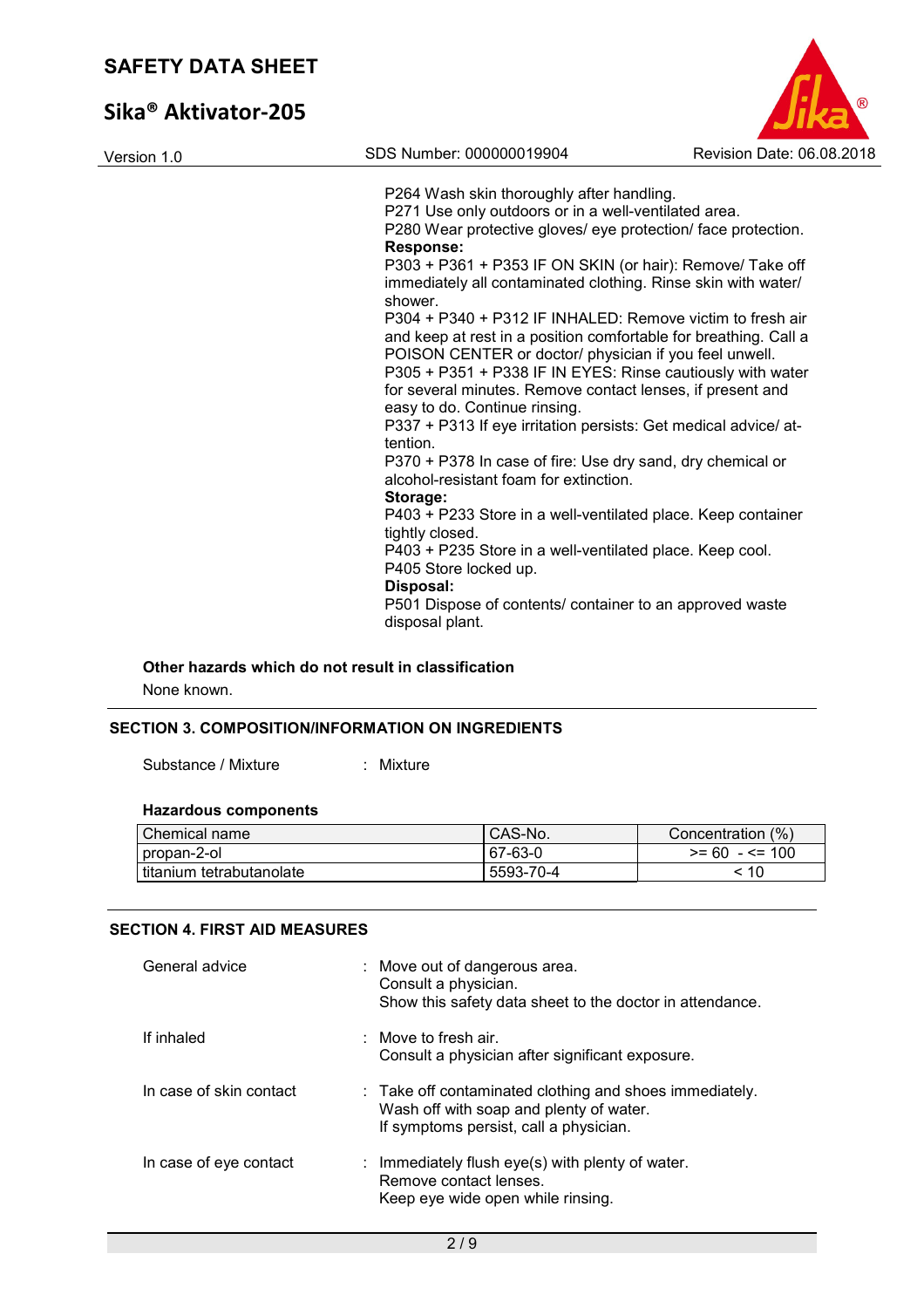# **Sika® Aktivator-205**

| Version 1.0                                                       | SDS Number: 000000019904                                                                                                                                                                                                                | Revision Date: 06.08.2018 |
|-------------------------------------------------------------------|-----------------------------------------------------------------------------------------------------------------------------------------------------------------------------------------------------------------------------------------|---------------------------|
|                                                                   | If eye irritation persists, consult a specialist.                                                                                                                                                                                       |                           |
| If swallowed                                                      | : Clean mouth with water and drink afterwards plenty of water.<br>Do not give milk or alcoholic beverages.<br>Never give anything by mouth to an unconscious person.                                                                    |                           |
| Most important symptoms<br>and effects, both acute and<br>delayed | $:$ irritant effects<br>Excessive lachrymation<br>Loss of balance<br>Vertigo<br>See Section 11 for more detailed information on health effects<br>and symptoms.<br>Causes serious eye irritation.<br>May cause drowsiness or dizziness. |                           |
| Notes to physician                                                | : Treat symptomatically.                                                                                                                                                                                                                |                           |
|                                                                   |                                                                                                                                                                                                                                         |                           |

R

## **SECTION 5. FIREFIGHTING MEASURES**

| Suitable extinguishing media        | $:$ Alcohol-resistant foam<br>Carbon dioxide (CO2)<br>Dry chemical                            |
|-------------------------------------|-----------------------------------------------------------------------------------------------|
| Unsuitable extinguishing<br>media   | : Water                                                                                       |
| Hazardous combustion prod-<br>ucts  | : No hazardous combustion products are known                                                  |
| Specific extinguishing meth-<br>ods | : Use water spray to cool unopened containers.                                                |
| for firefighters                    | Special protective equipment : In the event of fire, wear self-contained breathing apparatus. |

# **SECTION 6. ACCIDENTAL RELEASE MEASURES**

| Personal precautions, protec-<br>tive equipment and emer-<br>gency procedures | : Use personal protective equipment.<br>Remove all sources of ignition.<br>Deny access to unprotected persons.                                                                                                                                 |
|-------------------------------------------------------------------------------|------------------------------------------------------------------------------------------------------------------------------------------------------------------------------------------------------------------------------------------------|
| Environmental precautions                                                     | : Prevent product from entering drains.<br>If the product contaminates rivers and lakes or drains inform<br>respective authorities.                                                                                                            |
| Methods and materials for<br>containment and cleaning up                      | : Contain spillage, and then collect with non-combustible ab-<br>sorbent material, (e.g. sand, earth, diatomaceous earth, ver-<br>miculite) and place in container for disposal according to local<br>/ national regulations (see section 13). |

# **SECTION 7. HANDLING AND STORAGE**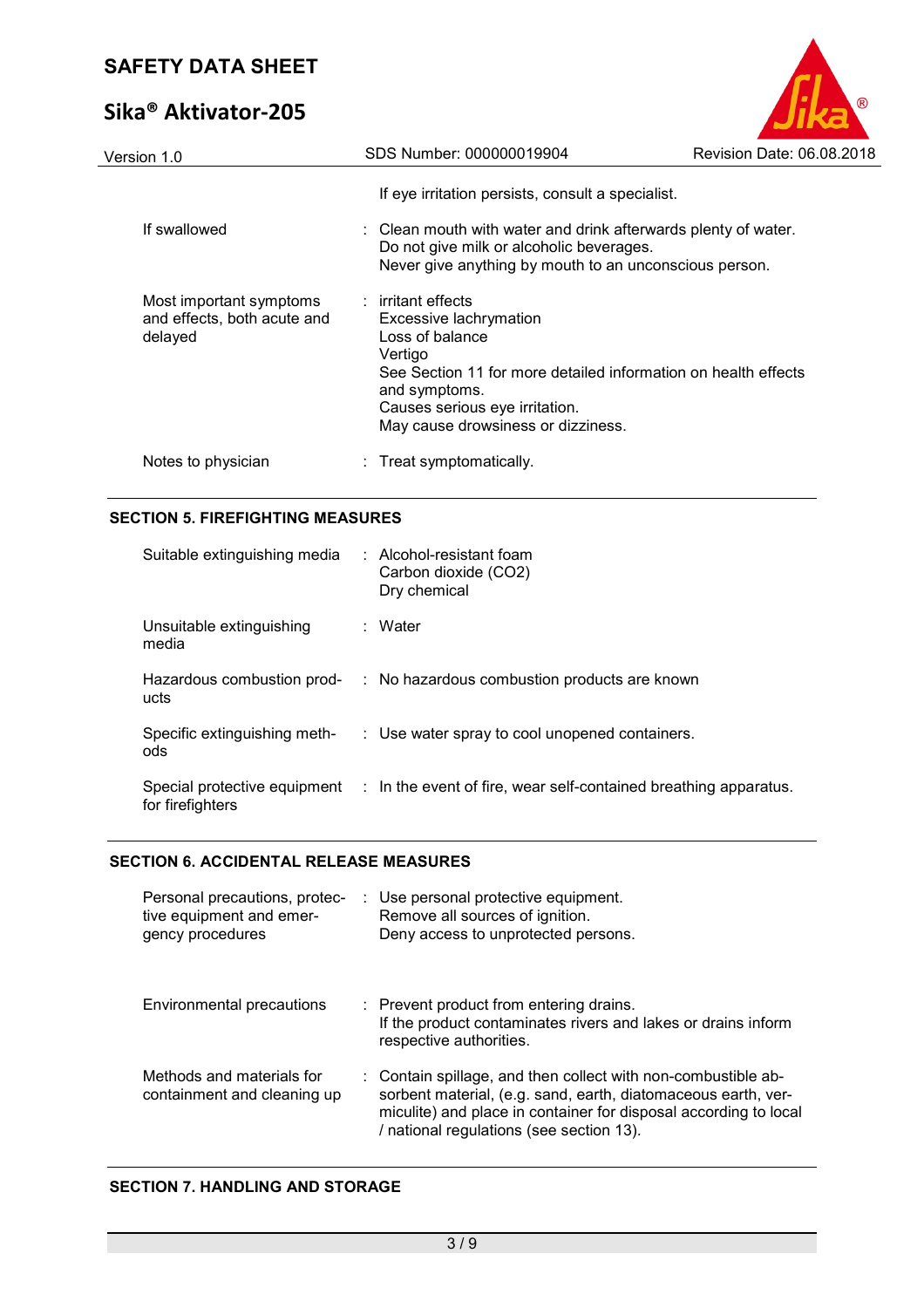# **Sika® Aktivator-205**



| Version 1.0                                        | SDS Number: 000000019904                                                                                                                                                                                                                                                                                                                                                                                                                                                                                                                                                                                       | Revision Date: 06.08.2018 |
|----------------------------------------------------|----------------------------------------------------------------------------------------------------------------------------------------------------------------------------------------------------------------------------------------------------------------------------------------------------------------------------------------------------------------------------------------------------------------------------------------------------------------------------------------------------------------------------------------------------------------------------------------------------------------|---------------------------|
| Advice on protection against<br>fire and explosion | : Use explosion-proof equipment. Keep away from<br>heat/sparks/open flames/hot surfaces. No smoking. Take pre-<br>cautionary measures against electrostatic discharges.                                                                                                                                                                                                                                                                                                                                                                                                                                        |                           |
| Advice on safe handling                            | : Do not breathe vapours or spray mist.<br>Avoid exceeding the given occupational exposure limits (see<br>section 8).<br>Do not get in eyes, on skin, or on clothing.<br>For personal protection see section 8.<br>Smoking, eating and drinking should be prohibited in the ap-<br>plication area.<br>Take precautionary measures against static discharge.<br>Open drum carefully as content may be under pressure.<br>Take necessary action to avoid static electricity discharge<br>(which might cause ignition of organic vapours).<br>Follow standard hygiene measures when handling chemical<br>products |                           |
| Hygiene measures                                   | Handle in accordance with good industrial hygiene and safety<br>practice.<br>When using do not eat or drink.<br>When using do not smoke.<br>Wash hands before breaks and at the end of workday.                                                                                                                                                                                                                                                                                                                                                                                                                |                           |
| Conditions for safe storage                        | : Store in original container.<br>Store in cool place.<br>Keep in a well-ventilated place.<br>Containers which are opened must be carefully resealed and<br>kept upright to prevent leakage.<br>Observe label precautions.<br>Store in accordance with local regulations.                                                                                                                                                                                                                                                                                                                                      |                           |

# **SECTION 8. EXPOSURE CONTROLS/PERSONAL PROTECTION**

|  | <b>Components with workplace control parameters</b> |  |  |  |  |
|--|-----------------------------------------------------|--|--|--|--|
|--|-----------------------------------------------------|--|--|--|--|

| Components  | CAS-No. | Value type<br>(Form of<br>exposure) | Control parame-<br>ters / Permissible<br>concentration | <b>Basis</b> |
|-------------|---------|-------------------------------------|--------------------------------------------------------|--------------|
| propan-2-ol | 67-63-0 | <b>TWA</b>                          | $400$ ppm<br>983 mg/m3                                 | AU OEL       |
|             |         | <b>STEL</b>                         | 500 ppm<br>1,230 mg/m3                                 | AU OEL       |

#### **Personal protective equipment**

| Respiratory protection | : Use respiratory protection unless adequate local exhaust<br>ventilation is provided or exposure assessment demonstrates<br>that exposures are within recommended exposure guidelines.<br>The filter class for the respirator must be suitable for the max-<br>imum expected contaminant concentration<br>(gas/vapour/aerosol/particulates) that may arise when han-<br>dling the product. If this concentration is exceeded, self-<br>contained breathing apparatus must be used. |
|------------------------|-------------------------------------------------------------------------------------------------------------------------------------------------------------------------------------------------------------------------------------------------------------------------------------------------------------------------------------------------------------------------------------------------------------------------------------------------------------------------------------|
| Hand protection        | : Chemical-resistant, impervious gloves complying with an ap-<br>proved standard should be worn at all times when handling                                                                                                                                                                                                                                                                                                                                                          |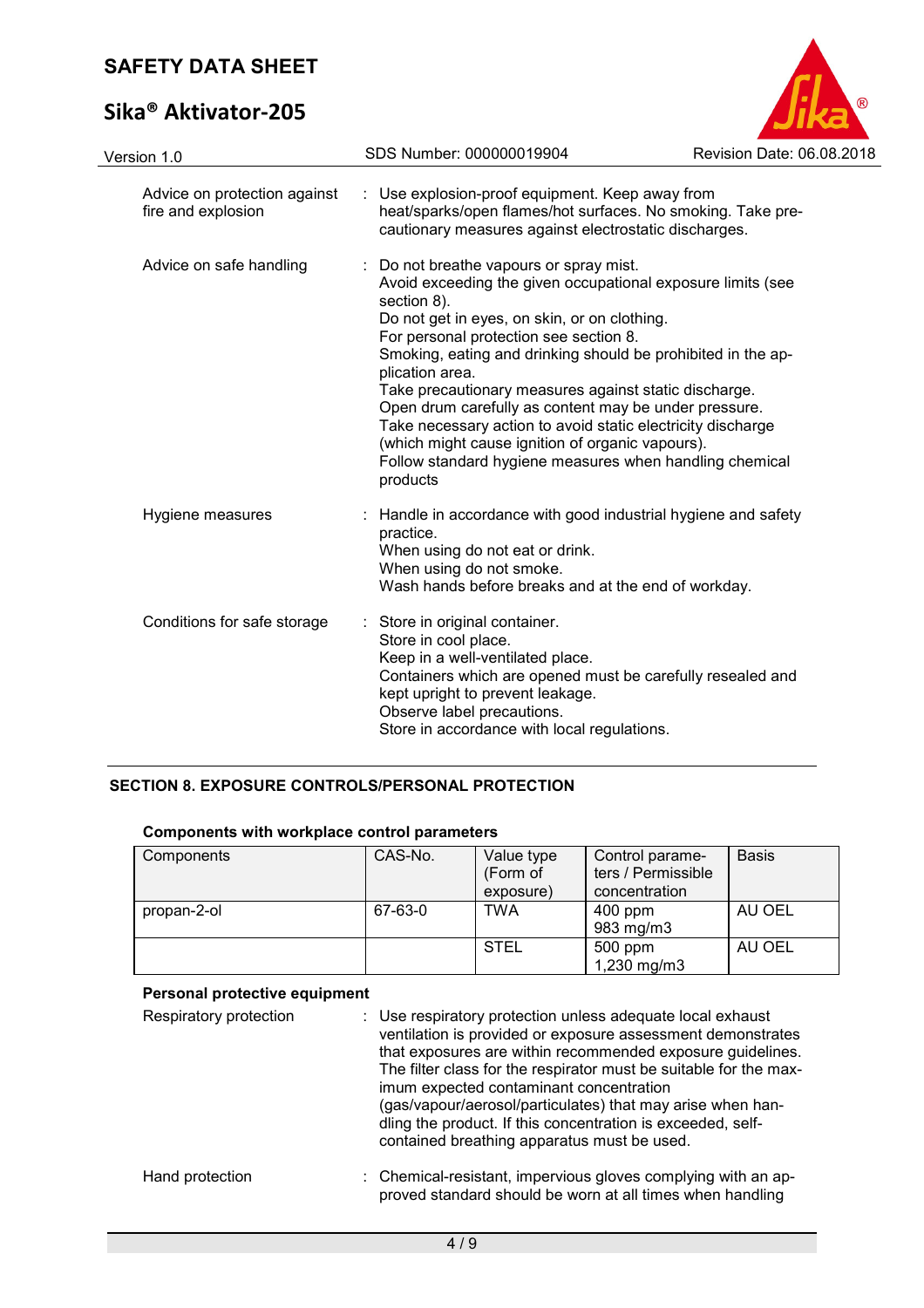# **Sika® Aktivator-205**

| Version 1.0              | SDS Number: 000000019904                                                                                                                             | Revision Date: 06.08.2018 |
|--------------------------|------------------------------------------------------------------------------------------------------------------------------------------------------|---------------------------|
|                          | chemical products if a risk assessment indicates this is nec-<br>essary.                                                                             |                           |
| Eye protection           | : Safety eyewear complying with an approved standard should<br>be used when a risk assessment indicates this is necessary.                           |                           |
| Skin and body protection | : Choose body protection in relation to its type, to the concen-<br>tration and amount of dangerous substances, and to the spe-<br>cific work-place. |                           |

## **SECTION 9. PHYSICAL AND CHEMICAL PROPERTIES**

|                                      | liquid                                                        |
|--------------------------------------|---------------------------------------------------------------|
|                                      | colourless                                                    |
|                                      | alcohol-like                                                  |
|                                      | No data available                                             |
| t.                                   | ca. 7, $(20 °C (68 °F))$                                      |
| Melting point/range / Freezing<br>÷. | No data available                                             |
| t.                                   | 82.4 °C (180.3 °F)                                            |
|                                      | : ca. 12 $^{\circ}$ C (54 $^{\circ}$ F)<br>Method: closed cup |
| t                                    | No data available                                             |
| t                                    | Not applicable                                                |
|                                      |                                                               |
|                                      | : Upper flammability limit<br>12 %(V)                         |
|                                      | : Lower flammability limit<br>$2\%$ (V)                       |
| ÷                                    | ca. 45 hPa (34 mmHg)                                          |
| ÷                                    | No data available                                             |
| t.                                   | ca. 0.783 g/cm3 (20 °C (68 °F) ())                            |
|                                      | : soluble                                                     |
|                                      | No data available                                             |
|                                      |                                                               |

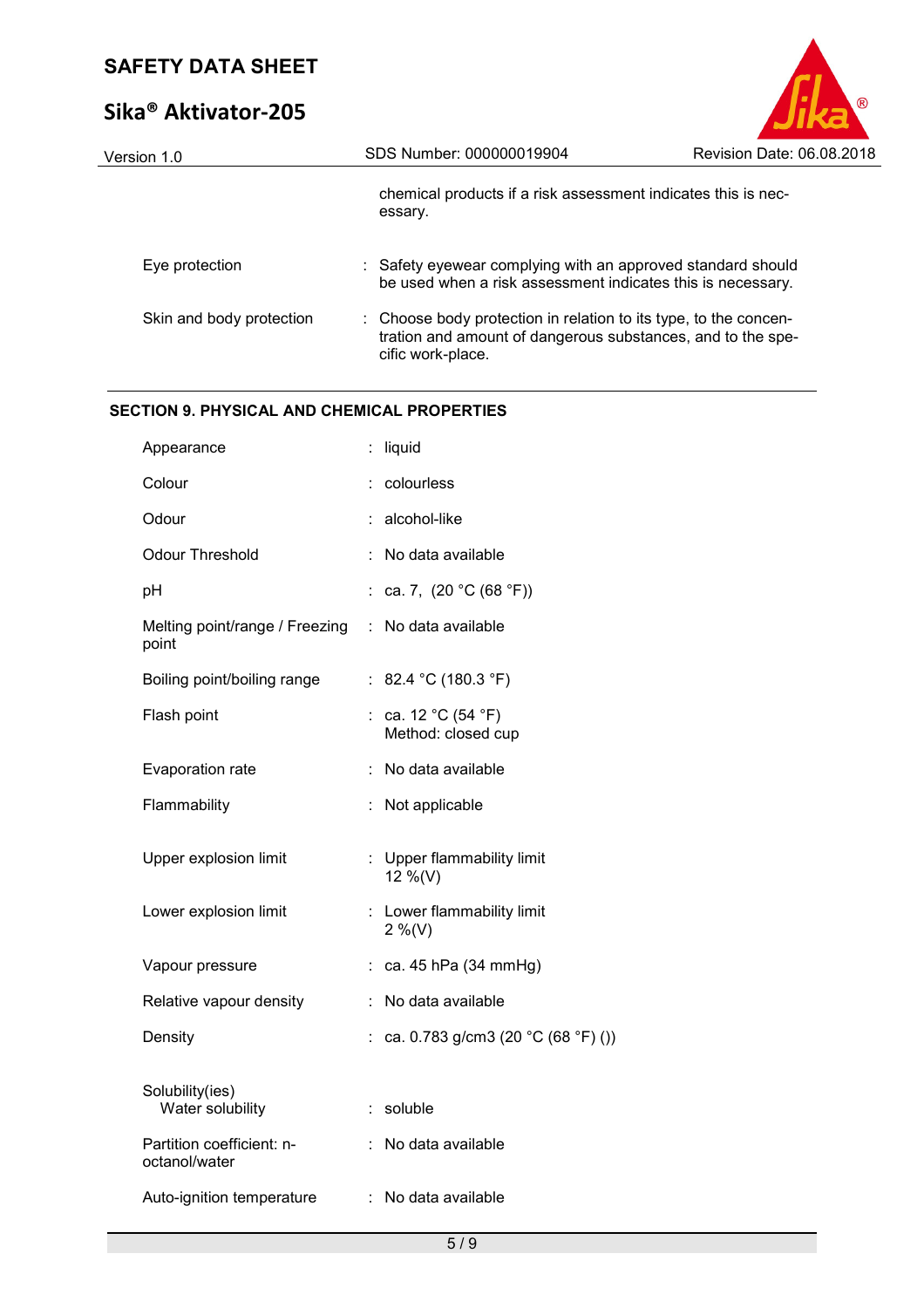# **Sika® Aktivator-205**

| Version 1.0                 | SDS Number: 000000019904        | Revision Date: 06.08.2018 |
|-----------------------------|---------------------------------|---------------------------|
|                             |                                 |                           |
| Decomposition temperature   | $\therefore$ No data available  |                           |
| Viscosity                   |                                 |                           |
| Viscosity, dynamic          | : ca. 2 mPa.s (20 $^{\circ}$ C) |                           |
| Viscosity, kinematic        | : $<$ 20.5 mm2/s (40 °C)        |                           |
| <b>Explosive properties</b> | $\therefore$ No data available  |                           |
| Molecular weight            | $\therefore$ No data available  |                           |
| VOC-EU (solvent)            | : $767.26$ g/l                  |                           |
|                             |                                 |                           |

# **SECTION 10. STABILITY AND REACTIVITY**

| Reactivity                              | : No dangerous reaction known under conditions of normal use.                                  |
|-----------------------------------------|------------------------------------------------------------------------------------------------|
| Chemical stability                      | : The product is chemically stable.                                                            |
| Possibility of hazardous reac-<br>tions | : Stable under recommended storage conditions.<br>Vapours may form explosive mixture with air. |
| Conditions to avoid                     | : Heat, flames and sparks.                                                                     |
| Incompatible materials                  | : Strong acids and oxidizing agents<br>Aldehydes<br>Amines<br><b>Bases</b>                     |

No decomposition if stored and applied as directed.

# **SECTION 11. TOXICOLOGICAL INFORMATION**

# **Acute toxicity**

Not classified based on available information.

## **Components:**

| propan-2-ol:<br>Acute oral toxicity | : LD50 Oral (Rat): $<$ 5,000 mg/kg                                           |
|-------------------------------------|------------------------------------------------------------------------------|
| Acute inhalation toxicity           | : $LC50$ (Rat): $> 20$ mg/l<br>Exposure time: 4 h<br>Test atmosphere: vapour |
| Acute dermal toxicity               | : LD50 Dermal (Rabbit): $> 5,000$ mg/kg                                      |

#### **Skin corrosion/irritation**

Not classified based on available information.

#### **Serious eye damage/eye irritation**

Causes serious eye irritation.

#### **Respiratory or skin sensitisation**

Skin sensitisation: Not classified based on available information.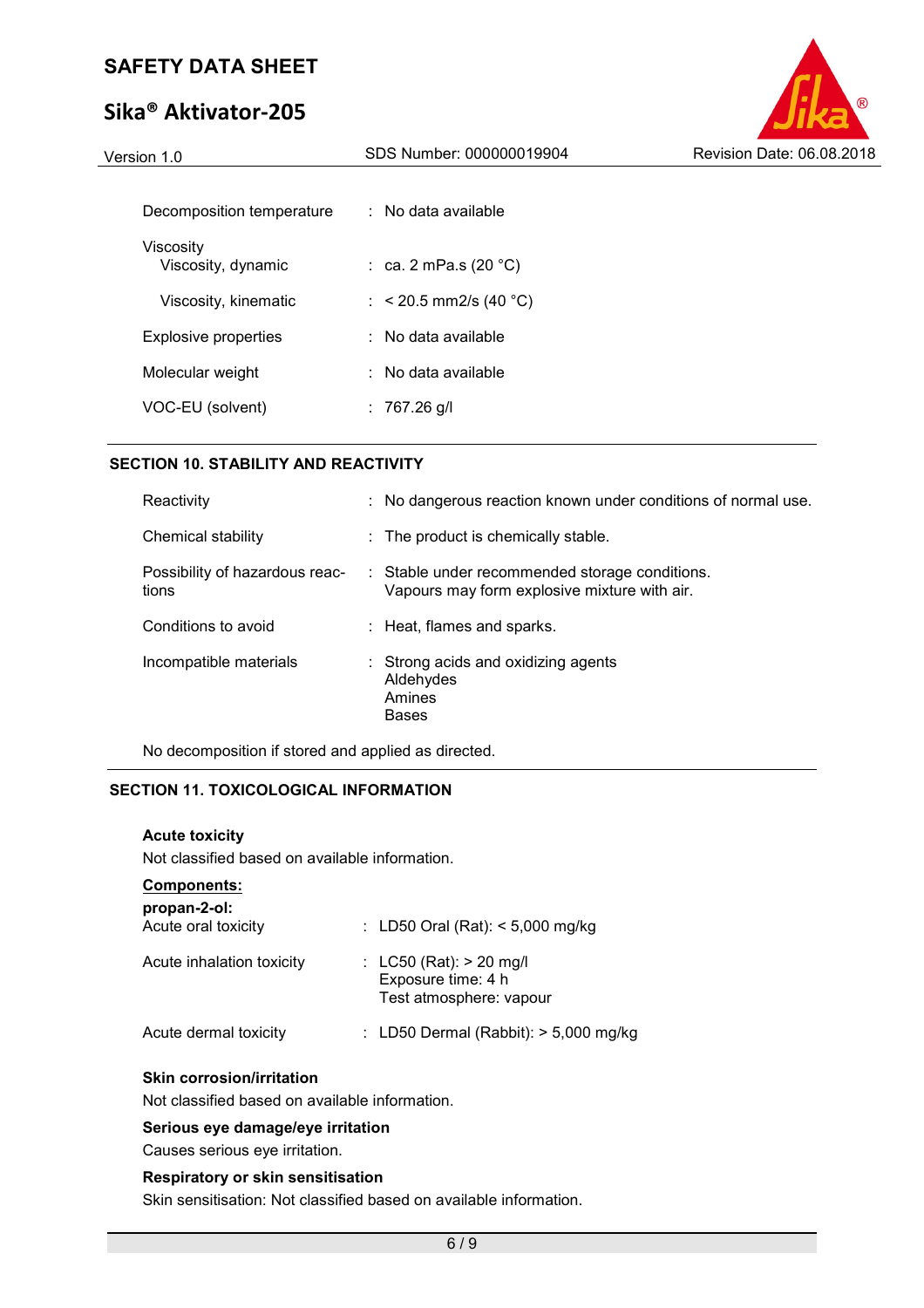# **Sika® Aktivator-205**



Respiratory sensitisation: Not classified based on available information.

## **Chronic toxicity**

**Germ cell mutagenicity**  Not classified based on available information.

**Carcinogenicity**  Not classified based on available information.

**Reproductive toxicity**  Not classified based on available information.

**STOT - single exposure**  May cause drowsiness or dizziness.

# **STOT - repeated exposure**

Not classified based on available information.

**Aspiration toxicity**  Not classified based on available information.

## **SECTION 12. ECOLOGICAL INFORMATION**

| <b>Ecotoxicity</b><br>No data available                                               |
|---------------------------------------------------------------------------------------|
| Persistence and degradability<br>No data available                                    |
| <b>Bioaccumulative potential</b><br>No data available                                 |
| <b>Mobility in soil</b><br>No data available                                          |
| Other adverse effects                                                                 |
| <b>Product:</b>                                                                       |
| Additional ecological infor- : There is no data available for this product.<br>mation |

# **SECTION 13. DISPOSAL CONSIDERATIONS**

| <b>Disposal methods</b> |                                                                                                                                                            |
|-------------------------|------------------------------------------------------------------------------------------------------------------------------------------------------------|
| Waste from residues     | : Do not contaminate ponds, waterways or ditches with chemi-<br>cal or used container.<br>Send to a licensed waste management company.                     |
| Contaminated packaging  | : Empty remaining contents.<br>Dispose of as unused product.<br>Do not re-use empty containers.<br>Do not burn, or use a cutting torch on, the empty drum. |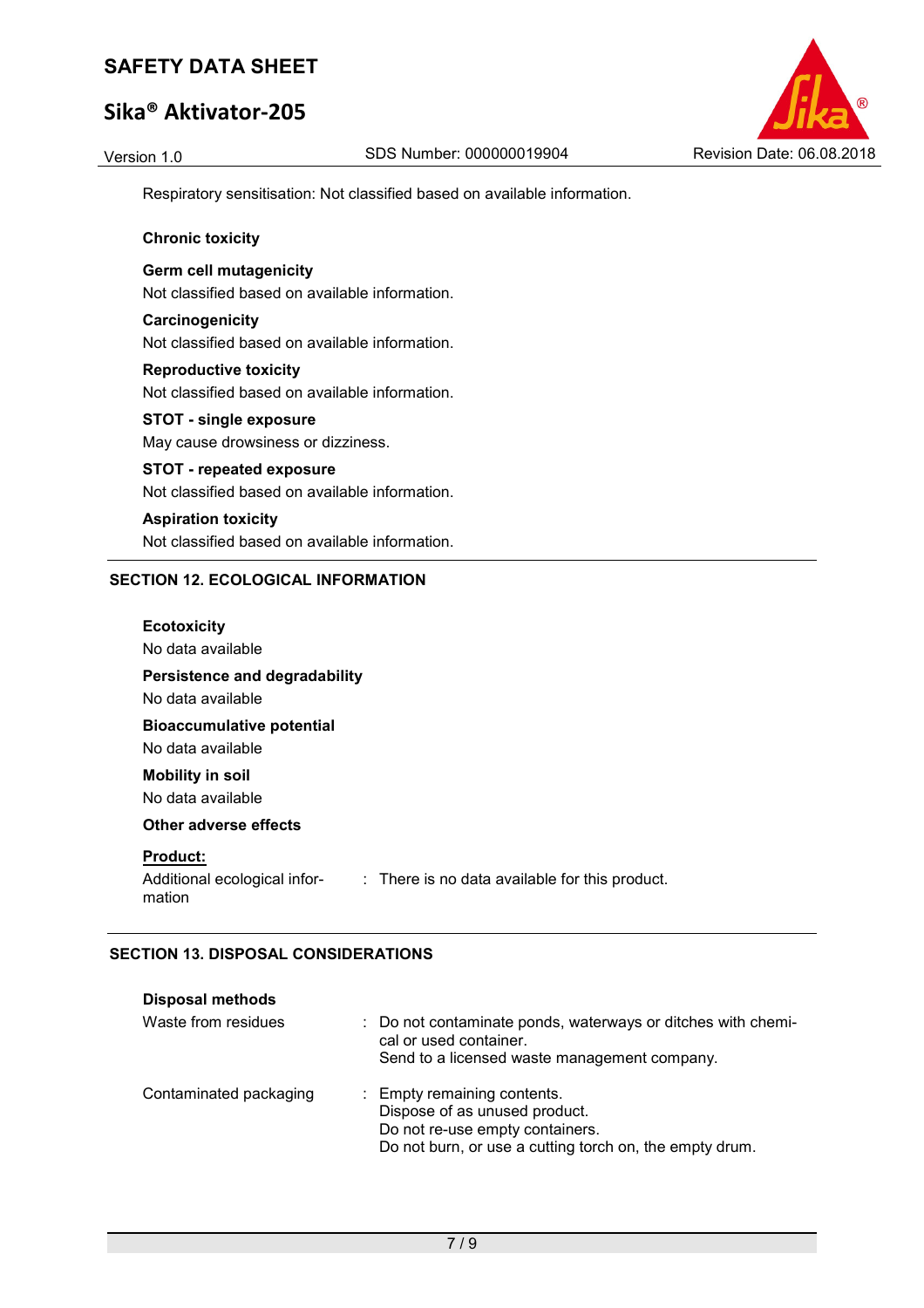# **Sika® Aktivator-205**



#### **SECTION 14. TRANSPORT INFORMATION**

# **International Regulations**

| <b>IATA-DGR</b>                                                  |                                        |
|------------------------------------------------------------------|----------------------------------------|
| UN/ID No.                                                        | $:$ UN 1219                            |
| Proper shipping name                                             | <b>Isopropanol</b>                     |
| Class                                                            | : 3                                    |
| Packing group                                                    | : II                                   |
| Labels                                                           | : 3                                    |
| Packing instruction (cargo<br>aircraft)                          | 364<br>٠.                              |
| Packing instruction (passen-<br>ger aircraft)                    | : 353                                  |
| <b>IMDG-Code</b><br>UN number<br>Proper shipping name            | : UN 1219<br><b>ISOPROPANOL</b>        |
| Class<br>Packing group<br>Labels<br>EmS Code<br>Marine pollutant | : 3<br>: II<br>: 3<br>: F-E, S-D<br>no |

## **Transport in bulk according to Annex II of MARPOL 73/78 and the IBC Code**

Not applicable for product as supplied.

# **National Regulations**

| <b>ADG</b>           |                     |
|----------------------|---------------------|
| UN number            | $:$ UN 1219         |
| Proper shipping name | : ISOPROPANOL       |
| Class                | : 3                 |
| Packing group        | : II                |
| Labels               | $\therefore$ 3      |
| Hazchem Code         | $\cdot$ $\cdot$ 2YF |
|                      |                     |

# **SECTION 15. REGULATORY INFORMATION**

| Safety, health and environmental regulations/legislation specific for the substance or mix-<br>ture       |                                                                                                                                                                      |
|-----------------------------------------------------------------------------------------------------------|----------------------------------------------------------------------------------------------------------------------------------------------------------------------|
| Standard for the Uniform<br>No poison schedule number allocated<br>Scheduling of Medicines and<br>Poisons |                                                                                                                                                                      |
| International Chemical Weapons Convention (CWC)<br>Schedules of Toxic Chemicals and Precursors            | Not applicable                                                                                                                                                       |
| <b>Prohibition/Licensing Requirements</b>                                                                 | There is no applicable prohibition or<br>notification/licensing requirements,<br>including for carcinogens under<br>Commonwealth, State or Territory<br>legislation. |